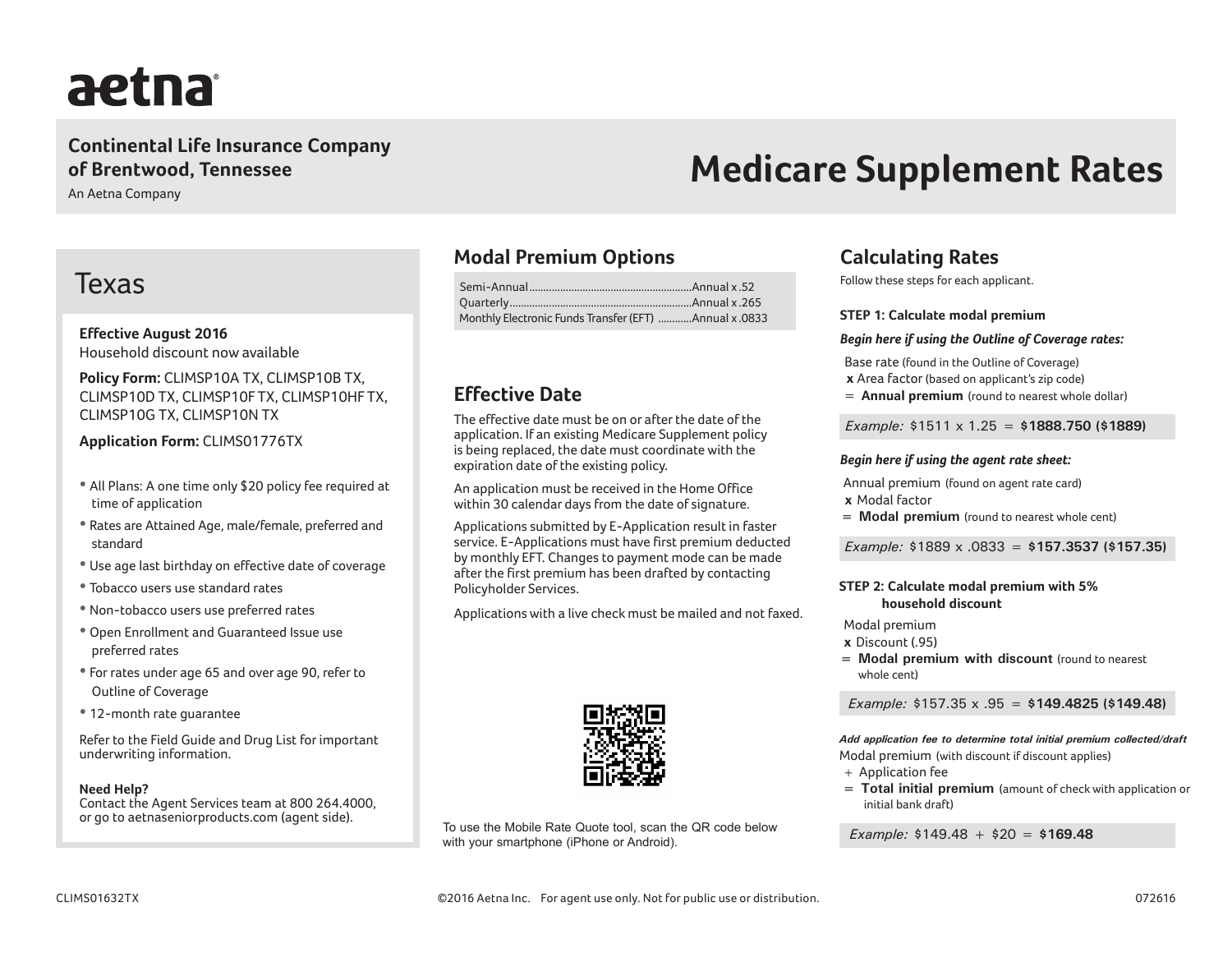# Texas

**Effective August 2016** Household discount now available

## **Reminder:**

- All Plans: A one time only \$20 policy fee required at time of application
- Tobacco users use standard rates
- Non-tobacco users use preferred rates
- Open Enrollment and Guaranteed Issue use preferred rates
- For rates under age 65 and over age 90, refer to Outline of Coverage

## **Need Help?**

Contact the Agent Services team at 800 264.4000, or go to aetnaseniorproducts.com (agent side).

| <b>ATTAINED AGE</b> | <b>PLAN</b>    |                  |                  | ZIP CODES 770-773, 775 |                |                  |                |                  | <b>ATTAINED AGE</b> | <b>PLAN</b>  |
|---------------------|----------------|------------------|------------------|------------------------|----------------|------------------|----------------|------------------|---------------------|--------------|
|                     | Δ              |                  | <b>PREFERRED</b> |                        |                | <b>STANDARD</b>  |                |                  |                     | B            |
|                     |                | <b>FEMALE</b>    |                  | <b>MALE</b>            |                | <b>FEMALE</b>    |                | <b>MALE</b>      |                     | F            |
|                     | ANN.           | <b>EFT</b>       | ANN.             | <b>EFT</b>             | ANN.           | <b>EFT</b>       | ANN.           | <b>EFT</b>       |                     | ANN          |
| 65                  | 1.687          | 140.53           | 1.937            | 161.35                 | 1.872          | 155.94           | 2.150          | 179.10           | 65                  | 1,73         |
| 66                  | 1.687          | 140.53           | 1,937            | 161.35                 | 1.872          | 155.94           | 2.150          | 179.10           | 66                  | 1,73         |
| 67                  | 1,687          | 140.53           | 1,937            | 161.35                 | 1,872          | 155.94           | 2,150          | 179.10           | 67                  | 1,73         |
| 68                  | 1,765          | 147.02           | 2,034            | 169.43                 | 1,964          | 163.60           | 2,259          | 188.17           | 68                  | 1,82         |
| 69                  | 1.848          | 153.94           | 2,126            | 177.10                 | 2.052          | 170.93           | 2.360          | 196.59           | 69                  | 1,90         |
| 70                  | 1,923          | 160.19           | 2,208            | 183.93                 | 2,133          | 177.68           | 2,454          | 204.42           | 70                  | 1,98         |
| 71                  | 1,994          | 166.10           | 2,293            | 191.01                 | 2,217          | 184.68           | 2,545          | 212.00           | 71                  | 2,05         |
| 72                  | 2,063          | 171.85           | 2,370            | 197.42                 | 2,293          | 191.01           | 2,638          | 219.75           | 72                  | 2,12         |
| 73                  | 2,128          | 177.26           | 2,445            | 203.67                 | 2,364          | 196.92           | 2.718          | 226.41           | 73                  | 2,19         |
| 74                  | 2,189          | 182.34           | 2,517            | 209.67                 | 2,431          | 202.50           | 2,796          | 232.91           | 74                  | 2,25         |
| 75                  | 2,245          | 187.01           | 2,581            | 215.00                 | 2,494          | 207.75           | 2,868          | 238.90           | 75                  | 2,31         |
| 76                  | 2,295          | 191.17           | 2,640            | 219.91                 | 2,553          | 212.66           | 2,933          | 244.32           | 76                  | 2,36         |
| 77                  | 2,344          | 195.26           | 2,697            | 224.66                 | 2,605          | 217.00           | 2,997          | 249.65           | 77                  | 2,41         |
| 78                  | 2,392          | 199.25           | 2,749            | 228.99                 | 2,656          | 221.24           | 3,054          | 254.40           | 78                  | 2,46         |
| 79                  | 2.431          | 202.50           | 2,796            | 232.91                 | 2.702          | 225.08           | 3,108          | 258.90           | 79                  | 2,50         |
| 80                  | 2,471          | 205.83           | 2,841            | 236.66                 | 2,745          | 228.66           | 3,158          | 263.06           | 80                  | 2,54         |
| 81                  | 2,505<br>2.540 | 208.67<br>211.58 | 2,882            | 240.07<br>243.40       | 2,787          | 232.16<br>235.16 | 3,204<br>3.245 | 266.89<br>270.31 | 81                  | 2,58         |
| 82<br>83            | 2.571          | 214.16           | 2,922<br>2,961   | 246.65                 | 2,823<br>2.860 | 238.24           | 3.288          | 273.89           | 82<br>83            | 2,61<br>2,65 |
| 84                  | 2.605          | 217.00           | 2,995            | 249.48                 | 2.892          | 240.90           | 3.330          | 277.39           | 84                  | 2,68         |
| 85                  | 2,638          | 219.75           | 3,030            | 252.40                 | 2,928          | 243.90           | 3,367          | 280.47           | 85                  | 2,71         |
| 86                  | 2,667          | 222.16           | 3,064            | 255.23                 | 2,963          | 246.82           | 3,406          | 283.72           | 86                  | 2,74         |
| 87                  | 2,693          | 224.33           | 3,099            | 258.15                 | 2,992          | 249.23           | 3,439          | 286.47           | 87                  | 2,77         |
| 88                  | 2,719          | 226.49           | 3,129            | 260.65                 | 3,021          | 251.65           | 3.476          | 289.55           | 88                  | 2.80         |
| 89                  | 2.745          | 228.66           | 3,161            | 263.31                 | 3,050          | 254.07           | 3,509          | 292.30           | 89                  | 2,82         |
| 90                  | 2,770          | 230.74           | 3,187            | 265.48                 | 3,081          | 256.65           | 3,540          | 294.88           | 90                  | 2,85         |

| <b>AGE</b>    | <b>PLAN</b>    |                  |                  | ZIP CODES 770-773, 775 |                |                  |                |                  |                     | <b>PLAN</b>    |                  |                  | ZIP CODES 770-773, 775 |                |                  |                |                  |
|---------------|----------------|------------------|------------------|------------------------|----------------|------------------|----------------|------------------|---------------------|----------------|------------------|------------------|------------------------|----------------|------------------|----------------|------------------|
| 品             |                |                  | <b>PREFERRED</b> |                        |                | <b>STANDARD</b>  |                |                  | <b>ATTAINED AGE</b> |                |                  | <b>PREFERRED</b> |                        |                | <b>STANDARD</b>  |                |                  |
| <b>ATTAIN</b> |                | <b>FEMALE</b>    |                  | <b>MALE</b>            |                | <b>FEMALE</b>    |                | <b>MALE</b>      |                     |                | <b>FEMALE</b>    |                  | <b>MALE</b>            |                | <b>FEMALE</b>    |                | <b>MALE</b>      |
|               | ANN.           | EFT              | ANN.             | <b>EFT</b>             | ANN.           | EFT              | ANN.           | EFT              |                     | <b>ANN</b>     | EFT              | ANN.             | EFT                    | ANN.           | <b>EFT</b>       | ANN.           | <b>EFT</b>       |
| 65            | 1,367          | 113.87           | 1,573            | 131.03                 | 1,520          | 126.62           | 1.747          | 145.53           | 65                  | 2,078          | 173.10           | 2,391            | 199.17                 | 2,309          | 192.34           | 2,657          | 221.33           |
| 66            | 1.379          | 114.87           | 1.586            | 132.11                 | 1,533          | 127.70           | 1.763          | 146.86           | 66                  | 2.078          | 173.10           | 2,391            | 199.17                 | 2.309          | 192.34           | 2.657          | 221.33           |
| 67            | 1.402          | 116.79           | 1.613            | 134.36                 | 1.558          | 129.78           | 1.792          | 149.27           | 67                  | 2.078          | 173.10           | 2,391            | 199.17                 | 2.309          | 192.34           | 2.657          | 221.33           |
| 68            | 1.424          | 118.62           | 1.638            | 136.45                 | 1,583          | 131.86           | 1,820          | 151.61           | 68                  | 2,183          | 181.84           | 2,506            | 208.75                 | 2.422          | 201.75           | 2,789          | 232.32           |
| 69            | 1,447          | 120.54           | 1.664            | 138.61                 | 1.608          | 133.95           | 1,849          | 154.02           | 69                  | 2,266          | 188.76           | 2,608            | 217.25                 | 2,520          | 209.92           | 2,896          | 241.24           |
| 70            | 1,470          | 122.45           | 1.690            | 140.78                 | 1.634          | 136.11           | 1.879          | 156.52           | 70                  | 2,349          | 195.67           | 2.702            | 225.08                 | 2,611          | 217.50           | 3.002          | 250.07           |
|               | 1,519          | 126.53           | 1,746            | 145.44                 | 1,687          | 140.53           | 1,940          | 161.60           | 71                  | 2,432          | 202.59           | 2,795            | 232.82                 | 2,701          | 224.99<br>231.91 | 3.107          | 258.81           |
| 72<br>73      | 1,571<br>1.625 | 130.86<br>135.36 | 1.807<br>1.868   | 150.52<br>155.60       | 1.745<br>1.805 | 145.36<br>150.36 | 2,006<br>2.076 | 167.10<br>172.93 | 72<br>73            | 2,506<br>2,577 | 208.75<br>214.66 | 2,885<br>2,960   | 240.32<br>246.57       | 2,784<br>2.862 | 238.40           | 3.204<br>3.290 | 266.89<br>274.06 |
| 74            | 1,682          | 140.11           | 1.935            | 161.19                 | 1,868          | 155.60           | 2,149          | 179.01           | 74                  | 2,639          | 219.83           | 3.041            | 253.32                 | 2.934          | 244.40           | 3.375          | 281.14           |
| 75            | 1.742          | 145.11           | 2,004            | 166.93                 | 1,936          | 161.27           | 2,226          | 185.43           | 75                  | 2.701          | 224.99           | 3,107            | 258.81                 | 3.002          | 250.07           | 3.452          | 287.55           |
| 76            | 1,805          | 150.36           | 2,076            | 172.93                 | 2,006          | 167.10           | 2,307          | 192.17           | 76                  | 2,754          | 229.41           | 3.165            | 263.64                 | 3.058          | 254.73           | 3,517          | 292.97           |
| 77            | 1.871          | 155.85           | 2.151            | 179.18                 | 2,079          | 173.18           | 2,391          | 199.17           | 77                  | 2.799          | 233.16           | 3,219            | 268.14                 | 3,111          | 259.15           | 3,578          | 298.05           |
| 78            | 1,936          | 161.27           | 2,226            | 185.43                 | 2.151          | 179.18           | 2.474          | 206.08           | 78                  | 2.844          | 236.91           | 3,271            | 272.47                 | 3.162          | 263.39           | 3,632          | 302.55           |
| 79            | 2,004          | 166.93           | 2,304            | 191.92                 | 2,226          | 185.43           | 2,560          | 213.25           | 79                  | 2,885          | 240.32           | 3,318            | 276.39                 | 3.204          | 266.89           | 3,686          | 307.04           |
| 80            | 2,072          | 172.60           | 2,382            | 198.42                 | 2,301          | 191.67           | 2,646          | 220.41           | 80                  | 2,919          | 243.15           | 3,361            | 279.97                 | 3,245          | 270.31           | 3.730          | 310.71           |
| 81            | 2,126          | 177.10           | 2.445            | 203.67                 | 2,362          | 196.75           | 2.716          | 226.24           | 81                  | 2.957          | 246.32           | 3,401            | 283.30                 | 3.286          | 273.72           | 3,780          | 314.87           |
| 82            | 2.180          | 181.59           | 2,507            | 208.83                 | 2,422          | 201.75           | 2.785          | 231.99           | 82                  | 2,996          | 249.57           | 3.447            | 287.14                 | 3.329          | 277.31           | 3.827          | 318.79           |
| 83            | 2,235          | 186.18           | 2,570            | 214.08                 | 2,483          | 206.83           | 2,856          | 237.90           | 83                  | 3,031          | 252.48           | 3,486            | 290.38                 | 3,369          | 280.64           | 3.874          | 322.70           |
| 84            | 2,289          | 190.67           | 2.633            | 219.33                 | 2.543          | 211.83           | 2,925          | 243.65           | 84                  | 3.066          | 255.40           | 3,526            | 293.72                 | 3,407          | 283.80           | 3,919          | 326.45           |
| 85            | 2,345          | 195.34           | 2,697            | 224.66                 | 2,605          | 217.00           | 2,996          | 249.57           | 85                  | 3.101          | 258.31           | 3,565            | 296.96                 | 3.447          | 287.14           | 3,963          | 330.12           |
| 86            | 2,397          | 199.67           | 2,756            | 229.57                 | 2,663          | 221.83           | 3.063          | 255.15           | 86<br>87            | 3,134          | 261.06           | 3,603            | 300.13                 | 3.482          | 290.05           | 4.003          | 333.45           |
| 87<br>88      | 2.449<br>2,501 | 204.00<br>208.33 | 2.817<br>2,876   | 234.66<br>239.57       | 2.721<br>2.779 | 226.66<br>231.49 | 3.129<br>3.197 | 260.65<br>266.31 | 88                  | 3.165<br>3.196 | 263.64<br>266.23 | 3.641<br>3,672   | 303.30<br>305.88       | 3.516<br>3,547 | 292.88<br>295.47 | 4.040<br>4.080 | 336.53<br>339.86 |
| 89            | 2.553          | 212.66           | 2,937            | 244.65                 | 2.836          | 236.24           | 3.262          | 271.72           | 89                  | 3.219          | 268.14           | 3.703            | 308.46                 | 3.578          | 298.05           | 4,116          | 342.86           |
| 90            | 2.604          | 216.91           | 2.995            | 249.48                 | 2.893          | 240.99           | 3.328          | 277.22           | 90                  | 3.248          | 270.56           | 3.732            | 310.88                 | 3.607          | 300.46           | 4,150          | 345.70           |
|               |                |                  |                  |                        |                |                  |                |                  |                     |                |                  |                  |                        |                |                  |                |                  |

|                     | <b>PLAN</b> |               |                  | ZIP CODES 770-773, 775 |       |                 |       |             |
|---------------------|-------------|---------------|------------------|------------------------|-------|-----------------|-------|-------------|
| <b>ATTAINED AGE</b> | В           |               | <b>PREFERRED</b> |                        |       | <b>STANDARD</b> |       |             |
|                     |             | <b>FEMALE</b> |                  | <b>MALE</b>            |       | <b>FEMALE</b>   |       | <b>MALE</b> |
|                     | ANN.        | <b>EFT</b>    | ANN.             | <b>EFT</b>             | ANN.  | <b>EFT</b>      | ANN.  | <b>EFT</b>  |
| 65                  | 1.736       | 144.61        | 1,995            | 166.18                 | 1,926 | 160.44          | 2.214 | 184.43      |
| 66                  | 1.736       | 144.61        | 1.995            | 166.18                 | 1.926 | 160.44          | 2.214 | 184.43      |
| 67                  | 1.736       | 144.61        | 1,995            | 166.18                 | 1,926 | 160.44          | 2,214 | 184.43      |
| 68                  | 1.821       | 151.69        | 2.093            | 174.35                 | 2,022 | 168.43          | 2.327 | 193.84      |
| 69                  | 1.901       | 158.35        | 2,188            | 182.26                 | 2,111 | 175.85          | 2.428 | 202.25      |
| 70                  | 1.980       | 164.93        | 2,275            | 189.51                 | 2,199 | 183.18          | 2,528 | 210.58      |
| $\overline{11}$     | 2.053       | 171.01        | 2.361            | 196.67                 | 2,281 | 190.01          | 2.622 | 218.41      |
| 72                  | 2,122       | 176.76        | 2,443            | 203.50                 | 2,361 | 196.67          | 2,714 | 226.08      |
| 73                  | 2,193       | 182.68        | 2,517            | 209.67                 | 2,435 | 202.84          | 2,799 | 233.16      |
| 74                  | 2.254       | 187.76        | 2,592            | 215.91                 | 2,505 | 208.67          | 2,880 | 239.90      |
| 75                  | 2,312       | 192.59        | 2.657            | 221.33                 | 2.569 | 214.00          | 2.954 | 246.07      |
| 76                  | 2.364       | 196.92        | 2.718            | 226.41                 | 2.627 | 218.83          | 3.019 | 251.48      |
| 77                  | 2.415       | 201.17        | 2.778            | 231.41                 | 2.681 | 223.33          | 3,088 | 257.23      |
| 78                  | 2.462       | 205.08        | 2,830            | 235.74                 | 2.735 | 227.83          | 3.145 | 261.98      |
| 79                  | 2.505       | 208.67        | 2.880            | 239.90                 | 2.784 | 231.91          | 3.202 | 266.73      |
| 80                  | 2,542       | 211.75        | 2,927            | 243.82                 | 2,828 | 235.57          | 3,252 | 270.89      |
| 81                  | 2,581       | 215.00        | 2,967            | 247.15                 | 2,868 | 238.90          | 3,298 | 274.72      |
| 82                  | 2.616       | 217.91        | 3.009            | 250.65                 | 2.908 | 242.24          | 3.343 | 278.47      |
| 83                  | 2,650       | 220.75        | 3,049            | 253.98                 | 2.946 | 245.40          | 3,386 | 282.05      |
| 84                  | 2,681       | 223.33        | 3,084            | 256.90                 | 2,980 | 248.23          | 3,427 | 285.47      |
| 85                  | 2.714       | 226.08        | 3,121            | 259.98                 | 3.015 | 251.15          | 3.469 | 288.97      |
| 86                  | 2.744       | 228.58        | 3.156            | 262.89                 | 3.050 | 254.07          | 3.508 | 292.22      |
| 87                  | 2.773       | 230.99        | 3.190            | 265.73                 | 3,082 | 256.73          | 3.544 | 295.22      |
| 88                  | 2.800       | 233.24        | 3,222            | 268.39                 | 3.112 | 259.23          | 3,578 | 298.05      |
| 89                  | 2,828       | 235.57        | 3,255            | 271.14                 | 3,141 | 261.65          | 3,612 | 300.88      |
| 90                  | 2,852       | 237.57        | 3,279            | 273.14                 | 3,169 | 263.98          | 3,645 | 303.63      |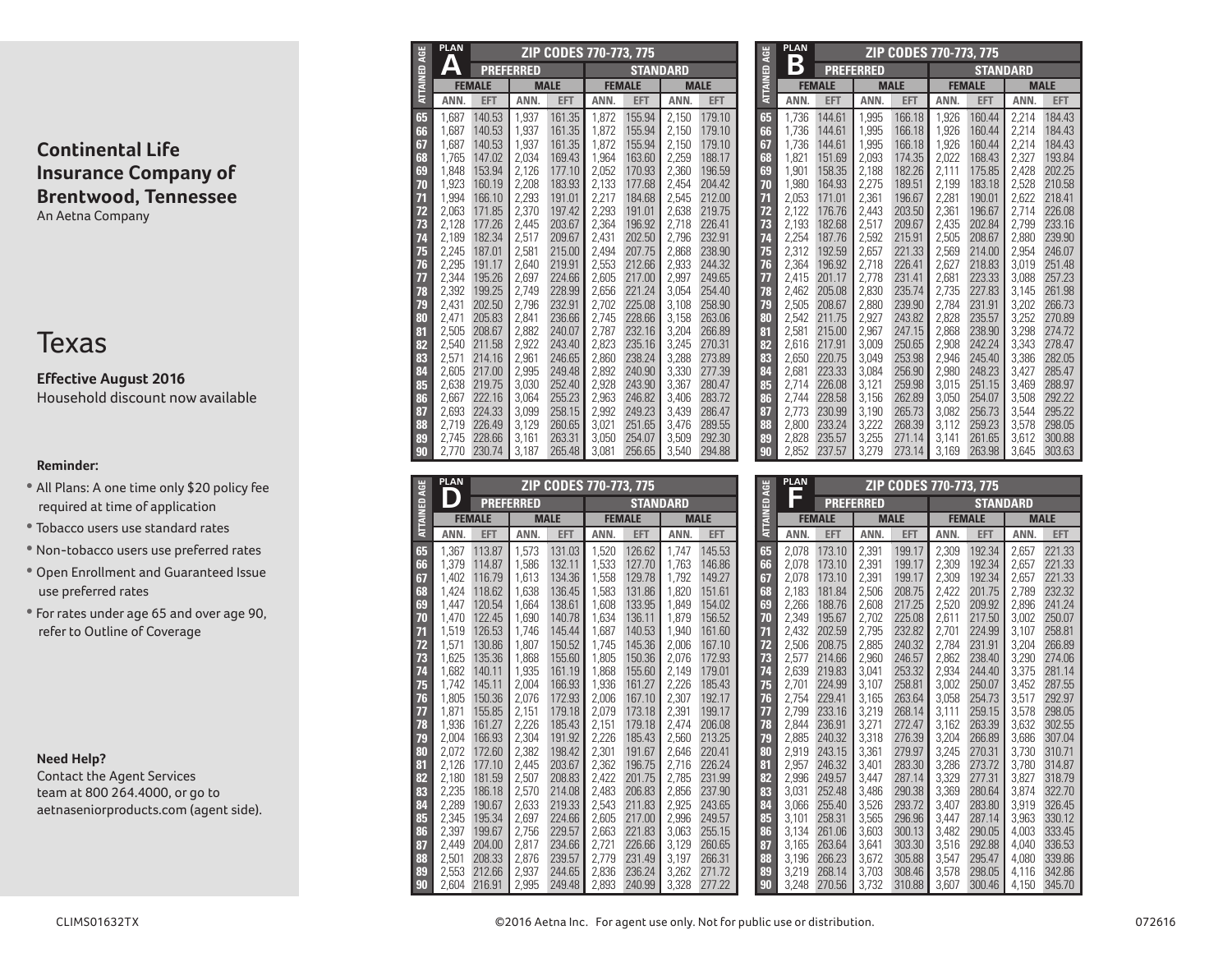# Texas

**Effective August 2016** Household discount now available

## **Reminder:**

- All Plans: A one time only \$20 policy fee required at time of application
- Tobacco users use standard rates
- Non-tobacco users use preferred rates
- Open Enrollment and Guaranteed Issue use preferred rates
- For rates under age 65 and over age 90, refer to Outline of Coverage

#### **Need Help?**

Contact the Agent Services team at 800 264.4000, or go to aetnaseniorproducts.com (agent side).

| <b>ATTAINED AGE</b> | <b>PLAN</b><br>HI T |                |                  | ZIP CODES 770-773, 775 |                |                 |                |                  |  |
|---------------------|---------------------|----------------|------------------|------------------------|----------------|-----------------|----------------|------------------|--|
|                     |                     |                | <b>PREFERRED</b> |                        |                | <b>STANDARD</b> |                |                  |  |
|                     |                     | <b>FEMALE</b>  |                  | <b>MALE</b>            |                | <b>FEMALE</b>   |                | <b>MALE</b>      |  |
|                     | ANN.                | <b>EFT</b>     | ANN.             | <b>EFT</b>             | ANN.           | <b>EFT</b>      | ANN.           | <b>EFT</b>       |  |
| 65                  | 704                 | 58.64          | 811              | 67.56                  | 782            | 65.14           | 900            | 74.97            |  |
| 66                  | 704                 | 58.64          | 811              | 67.56                  | 782            | 65.14           | 900            | 74.97            |  |
| 67                  | 704                 | 58.64          | 811              | 67.56                  | 782            | 65.14           | 900            | 74.97            |  |
| 68                  | 739                 | 61.56          | 848              | 70.64                  | 823            | 68.56           | 945            | 78.72            |  |
| 69                  | 767                 | 63.89          | 885              | 73.72                  | 855            | 71.22           | 981            | 81.72            |  |
| 70                  | 797                 | 66.39          | 916              | 76.30                  | 883            | 73.55           | 1,016          | 84.63            |  |
| 71                  | 824                 | 68.64          | 947              | 78.89                  | 915            | 76.22           | 1,053          | 87.71            |  |
| 72                  | 848                 | 70.64          | 978              | 81.47                  | 945            | 78.72           | 1,085          | 90.38            |  |
| 73                  | 874                 | 72.80          | 1,003            | 83.55                  | 970            | 80.80           | 1,116          | 92.96            |  |
| 74                  | 895                 | 74.55          | 1,031            | 85.88                  | 996            | 82.97           | 1,145          | 95.38            |  |
| 75                  | 915                 | 76.22          | 1.053            | 87.71                  | 1,016          | 84.63           | 1,170          | 97.46            |  |
| 76                  | 934                 | 77.80          | 1,073            | 89.38                  | 1,037          | 86.38           | 1,192          | 99.29            |  |
| 77                  | 949                 | 79.05          | 1.091            | 90.88                  | 1,055          | 87.88           | 1,214          | 101.13           |  |
| 78                  | 964                 | 80.30          | 1,110            | 92.46                  | 1,072          | 89.30           | 1,231          | 102.54           |  |
| 79                  | 978                 | 81.47          | 1,123            | 93.55                  | 1,085          | 90.38           | 1,249          | 104.04           |  |
| 80                  | 991                 | 82.55          | 1,139            | 94.88                  | 1,100          | 91.63           | 1,266          | 105.46           |  |
| 81                  | 1.003               | 83.55          | 1,153            | 96.04                  | 1,114          | 92.80           | 1,283          | 106.87           |  |
| 82                  | 1.015               | 84.55          | 1,168            | 97.29                  | 1,130          | 94.13           | 1,297          | 108.04           |  |
| 83                  | 1,029               | 85.72          | 1,181            | 98.38                  | 1,142          | 95.13           | 1,314          | 109.46           |  |
| 84                  | 1,039<br>1.051      | 86.55          | 1,195            | 99.54                  | 1,153          | 96.04           | 1,329<br>1,344 | 110.71           |  |
| 85                  | 1.061               | 87.55<br>88.38 | 1,210<br>1.222   | 100.79<br>101.79       | 1,168          | 97.29           | 1,356          | 111.96<br>112.95 |  |
| 86<br>87            | 1.073               | 89.38          | 1,233            | 102.71                 | 1,180<br>1,192 | 98.29<br>99.29  | 1,370          | 114.12           |  |
| 88                  | 1.083               | 90.21          | 1.246            | 103.79                 | 1,203          | 100.21          | 1,383          | 115.20           |  |
| 89                  | 1.091               | 90.88          | 1.256            | 104.62                 | 1,214          | 101.13          | 1,395          | 116.20           |  |
| 90                  | 1.101               | 91.71          | 1,266            | 105.46                 | 1,222          | 101.79          | 1,407          | 117.20           |  |

|                      | <b>PLAN</b> |               |                  | ZIP CODES 770-773, 775 |       |                 |       |             |
|----------------------|-------------|---------------|------------------|------------------------|-------|-----------------|-------|-------------|
|                      |             |               | <b>PREFERRED</b> |                        |       | <b>STANDARD</b> |       |             |
| <b>ATTAINED AGE</b>  |             | <b>FEMALE</b> |                  | <b>MALE</b>            |       | <b>FEMALE</b>   |       | <b>MALE</b> |
|                      | ANN.        | <b>EFT</b>    | ANN.             | <b>EFT</b>             | ANN.  | <b>EFT</b>      | ANN.  | <b>EFT</b>  |
| 65                   | 1.238       | 103.13        | 1.423            | 118.54                 | 1,376 | 114.62          | 1.583 | 131.86      |
| 66                   | 1.238       | 103.13        | 1.423            | 118.54                 | 1.376 | 114.62          | 1,583 | 131.86      |
| 67                   | 1,238       | 103.13        | 1,423            | 118.54                 | 1,376 | 114.62          | 1,583 | 131.86      |
| 68                   | 1.300       | 108.29        | 1,496            | 124.62                 | 1.446 | 120.45          | 1,661 | 138.36      |
| 69                   | 1,359       | 113.20        | 1,562            | 130.11                 | 1,510 | 125.78          | 1.736 | 144.61      |
| 70                   | 1,412       | 117.62        | 1,625            | 135.36                 | 1,571 | 130.86          | 1,805 | 150.36      |
| 71                   | 1,465       | 122.03        | 1,687            | 140.53                 | 1,629 | 135.70          | 1.873 | 156.02      |
| 72                   | 1.519       | 126.53        | 1.745            | 145.36                 | 1,687 | 140.53          | 1,940 | 161.60      |
| 73                   | 1.565       | 130.36        | 1.799            | 149.86                 | 1.739 | 144.86          | 1.999 | 166.52      |
| 74                   | 1,611       | 134.20        | 1,851            | 154.19                 | 1,790 | 149.11          | 2,059 | 171.51      |
| 75                   | 1,652       | 137.61        | 1.900            | 158.27                 | 1.832 | 152.61          | 2.108 | 175.60      |
| 76                   | 1,689       | 140.69        | 1,942            | 161.77                 | 1,876 | 156.27          | 2,159 | 179.84      |
| $\overline{\bf{77}}$ | 1,727       | 143.86        | 1,983            | 165.18                 | 1,919 | 159.85          | 2,202 | 183.43      |
| 78                   | 1.758       | 146.44        | 2.024            | 168.60                 | 1,953 | 162.68          | 2.246 | 187.09      |
| 79                   | 1.788       | 148.94        | 2.059            | 171.51                 | 1.986 | 165.43          | 2.284 | 190.26      |
| 80                   | 1.817       | 151.36        | 2,090            | 174.10                 | 2,022 | 168.43          | 2,323 | 193.51      |
| 81                   | 1.844       | 153.61        | 2,120            | 176.60                 | 2.049 | 170.68          | 2,355 | 196.17      |
| 82                   | 1.869       | 155.69        | 2.148            | 178.93                 | 2.078 | 173.10          | 2,387 | 198.84      |
| 83                   | 1.894       | 157.77        | 2,177            | 181.34                 | 2,103 | 175.18          | 2.419 | 201.50      |
| 84                   | 1.919       | 159.85        | 2,202            | 183.43                 | 2,128 | 177.26          | 2.450 | 204.09      |
| 85                   | 1.940       | 161.60        | 2.230            | 185.76                 | 2,154 | 179.43          | 2.477 | 206.33      |
| 86                   | 1,960       | 163.27        | 2,254            | 187.76                 | 2,178 | 181.43          | 2,503 | 208.50      |
| 87                   | 1.981       | 165.02        | 2.277            | 189.67                 | 2.201 | 183.34          | 2,531 | 210.83      |
| 88                   | 2,001       | 166.68        | 2,301            | 191.67                 | 2,222 | 185.09          | 2,558 | 213.08      |
| 89                   | 2.022       | 168.43        | 2,323            | 193.51                 | 2.243 | 186.84          | 2,581 | 215.00      |
| 90                   | 2.039       | 169.85        | 2.343            | 195.17                 | 2,263 | 188.51          | 2.605 | 217.00      |

|                     | <b>PLAN</b>    |                  |                  | ZIP CODES 770-773, 775 |                |                  |                |                  |
|---------------------|----------------|------------------|------------------|------------------------|----------------|------------------|----------------|------------------|
| ATTAINED AGE        | G              |                  | <b>PREFERRED</b> |                        |                | <b>STANDARD</b>  |                |                  |
|                     |                | <b>FEMALE</b>    |                  | <b>MALE</b>            |                | <b>FEMALE</b>    |                | <b>MALE</b>      |
|                     | ANN.           | <b>EFT</b>       | ANN.             | <b>EFT</b>             | ANN.           | <b>EFT</b>       | ANN.           | <b>EFT</b>       |
| 65                  | 1,423          | 118.54           | 1,636            | 136.28                 | 1,580          | 131.61           | 1.816          | 151.27           |
| 66                  | 1,423          | 118.54           | 1,636            | 136.28                 | 1,580          | 131.61           | 1.816          | 151.27           |
| 67                  | 1.423          | 118.54           | 1,636            | 136.28                 | 1,580          | 131.61           | 1,816          | 151.27           |
| 68                  | 1.492          | 124.28           | 1,713            | 142.69                 | 1,659          | 138.19           | 1,906          | 158.77           |
| 69                  | 1.560          | 129.95           | 1,793            | 149.36                 | 1,734          | 144.44           | 1,992          | 165.93           |
| 70                  | 1.621          | 135.03           | 1,863            | 155.19                 | 1,798          | 149.77           | 2,072          | 172.60           |
| 71                  | 1.683          | 140.19           | 1,934            | 161.10                 | 1,868          | 155.60           | 2,150          | 179.10           |
| 72                  | 1.740          | 144.94           | 2,003            | 166.85                 | 1,934          | 161.10           | 2,224          | 185.26           |
| 73                  | 1,794          | 149.44           | 2,067            | 172.18                 | 1,997          | 166.35           | 2,294          | 191.09           |
| 74                  | 1.848          | 153.94           | 2,125            | 177.01                 | 2,052          | 170.93           | 2,360          | 196.59           |
| 75                  | 1,895          | 157.85           | 2,179            | 181.51                 | 2,107          | 175.51           | 2,419          | 201.50           |
| 76                  | 1.937          | 161.35           | 2,229            | 185.68                 | 2,153          | 179.34           | 2,476          | 206.25           |
| $\overline{\bf{7}}$ | 1.980          | 164.93           | 2,275            | 189.51                 | 2,200          | 183.26           | 2,529          | 210.67           |
| 78                  | 2.017          | 168.02           | 2,321            | 193.34                 | 2,242          | 186.76           | 2,577          | 214.66           |
| 79                  | 2,052          | 170.93           | 2,360            | 196.59                 | 2,281          | 190.01           | 2,623          | 218.50           |
| 80                  | 2.086<br>2,115 | 173.76<br>176.18 | 2,397<br>2,433   | 199.67<br>202.67       | 2,318<br>2,351 | 193.09<br>195.84 | 2.664<br>2,702 | 221.91<br>225.08 |
| 81<br>82            | 2.144          | 178.60           | 2,465            | 205.33                 | 2,382          | 198.42           | 2,739          | 228.16           |
| 83                  | 2,171          | 180.84           | 2,499            | 208.17                 | 2,414          | 201.09           | 2,776          | 231.24           |
| 84                  | 2,199          | 183.18           | 2,529            | 210.67                 | 2,444          | 203.59           | 2,808          | 233.91           |
| 85                  | 2.225          | 185.34           | 2,559            | 213.16                 | 2,472          | 205.92           | 2.844          | 236.91           |
| 86                  | 2.249          | 187.34           | 2,587            | 215.50                 | 2,501          | 208.33           | 2,876          | 239.57           |
| 87                  | 2.272          | 189.26           | 2,614            | 217.75                 | 2,525          | 210.33           | 2.905          | 241.99           |
| 88                  | 2,297          | 191.34           | 2,641            | 220.00                 | 2,552          | 212.58           | 2,933          | 244.32           |
| 89                  | 2,318          | 193.09           | 2,666            | 222.08                 | 2,574          | 214.41           | 2.962          | 246.73           |
| 90                  | 2.338          | 194.76           | 2,690            | 224.08                 | 2,599          | 216.50           | 2,990          | 249.07           |
|                     |                |                  |                  |                        |                |                  |                |                  |

 **ZIP CODES 770-773, 775**

**PLAN G**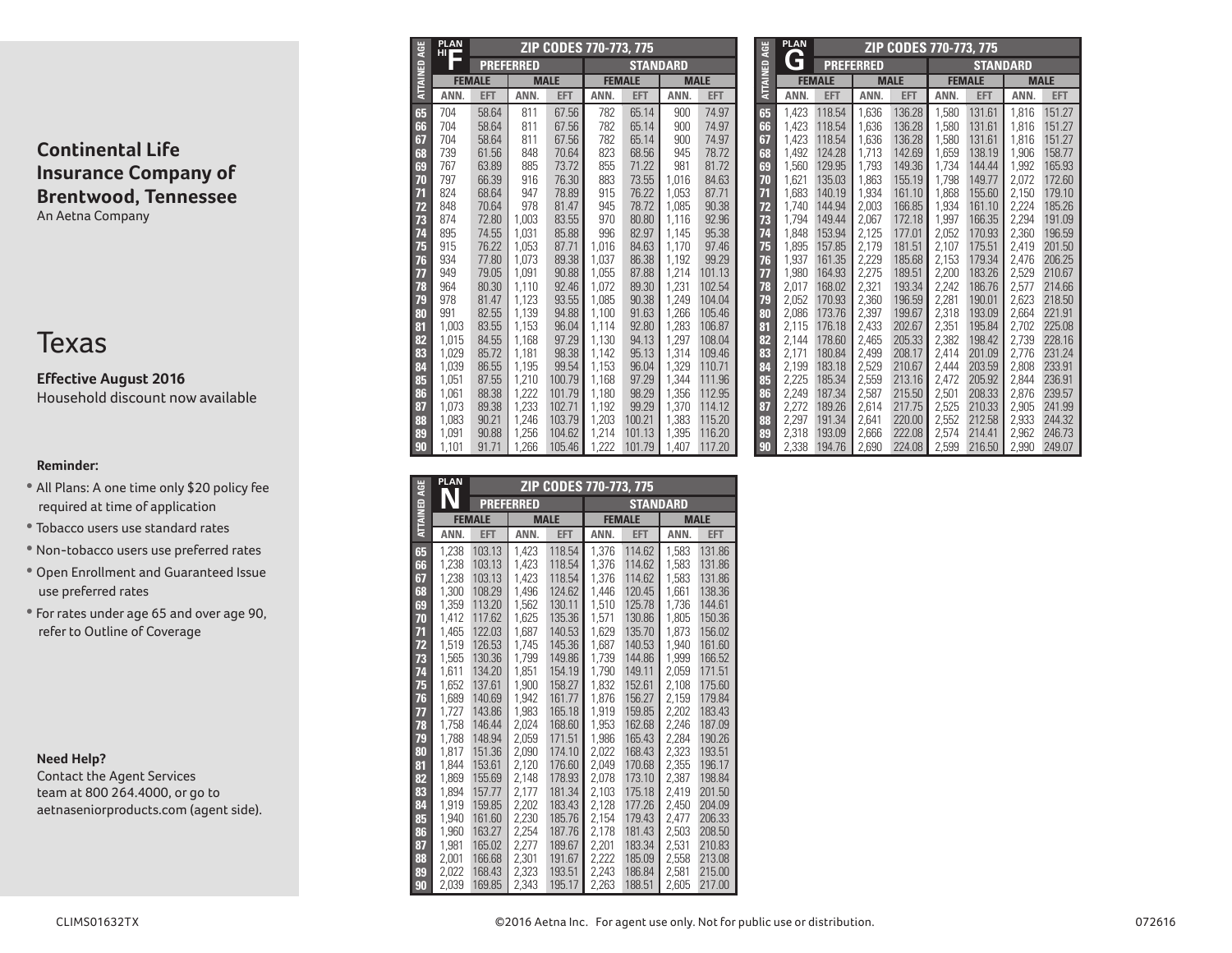# Texas

## **Effective August 2016** Household discount now available

## **Reminder:**

- All Plans: A one time only \$20 policy fee required at time of application
- Tobacco users use standard rates
- Non-tobacco users use preferred rates
- Open Enrollment and Guaranteed Issue use preferred rates
- For rates under age 65 and over age 90, refer to Outline of Coverage

## **Need Help?**

Contact the Agent Services team at 800 264.4000, or go to aetnaseniorproducts.com (agent side).

| <b>ATTAINED AGE</b> | <b>PLAN</b>    |                  | ZIP CODES 733, 750-753, 760, 761, 774, 776,<br>777, 782, 784, 793, 794 |                  |                |                  |                |                  |
|---------------------|----------------|------------------|------------------------------------------------------------------------|------------------|----------------|------------------|----------------|------------------|
|                     | Δ              |                  | <b>PREFERRED</b>                                                       |                  |                | <b>STANDARD</b>  |                |                  |
|                     |                | <b>FEMALE</b>    |                                                                        | <b>MALE</b>      |                | <b>FEMALE</b>    |                | <b>MALE</b>      |
|                     | ANN.           | <b>EFT</b>       | ANN.                                                                   | <b>EFT</b>       | ANN.           | <b>EFT</b>       | ANN.           | <b>EFT</b>       |
| 65                  | 1.603          | 133.53           | 1.841                                                                  | 153.36           | 1.779          | 148.19           | 2.044          | 170.27           |
| 66                  | 1,603          | 133.53           | 1.841                                                                  | 153.36           | 1.779          | 148.19           | 2.044          | 170.27           |
| 67                  | 1,603          | 133.53           | 1,841                                                                  | 153.36           | 1,779          | 148.19           | 2,044          | 170.27           |
| 68                  | 1.678          | 139.78           | 1.933                                                                  | 161.02           | 1.866          | 155.44           | 2.147          | 178.85           |
| 69                  | 1,756          | 146.27           | 2,021                                                                  | 168.35           | 1,950          | 162.44           | 2,243          | 186.84           |
| 70                  | 1.827          | 152.19           | 2,099                                                                  | 174.85           | 2,027          | 168.85           | 2,332          | 194.26           |
| 71                  | 1,895          | 157.85           | 2,179                                                                  | 181.51           | 2,107          | 175.51           | 2,418          | 201.42           |
| 72                  | 1.961          | 163.35           | 2.253                                                                  | 187.67           | 2.179          | 181.51           | 2.507          | 208.83           |
| 73                  | 2.023          | 168.52           | 2,324                                                                  | 193.59           | 2.247          | 187.18           | 2,583          | 215.16           |
| 74                  | 2,080          | 173.26           | 2,392                                                                  | 199.25           | 2,310          | 192.42           | 2,658          | 221.41           |
| 75                  | 2.133          | 177.68           | 2,453                                                                  | 204.33           | 2.370          | 197.42           | 2.726          | 227.08           |
| 76                  | 2,182          | 181.76           | 2,509                                                                  | 209.00           | 2,427          | 202.17           | 2,788          | 232.24           |
| 77                  | 2,228          | 185.59           | 2,563                                                                  | 213.50           | 2,476          | 206.25           | 2,849          | 237.32           |
| 78                  | 2.274          | 189.42           | 2,613                                                                  | 217.66           | 2,524          | 210.25           | 2.903          | 241.82           |
| 79                  | 2,310          | 192.42           | 2,658                                                                  | 221.41           | 2,568          | 213.91           | 2,954          | 246.07           |
| 80                  | 2.348          | 195.59           | 2,700                                                                  | 224.91           | 2,609          | 217.33           | 3,002          | 250.07           |
| 81                  | 2,381          | 198.34           | 2,739                                                                  | 228.16           | 2.648          | 220.58           | 3.045          | 253.65           |
| 82                  | 2.414          | 201.09           | 2,777                                                                  | 231.32           | 2,683          | 223.49           | 3,084          | 256.90           |
| 83                  | 2,444          | 203.59           | 2,814                                                                  | 234.41           | 2,719          | 226.49           | 3,125          | 260.31           |
| 84                  | 2,476          | 206.25           | 2,846                                                                  | 237.07           | 2,749          | 228.99           | 3,165          | 263.64           |
| 85                  | 2,507          | 208.83           | 2,880                                                                  | 239.90           | 2,783          | 231.82           | 3,200          | 266.56           |
| 86                  | 2,535          | 211.17           | 2.912                                                                  | 242.57           | 2,816          | 234.57           | 3,237          | 269.64           |
| 87                  | 2,560<br>2,584 | 213.25<br>215.25 | 2,945<br>2,974                                                         | 245.32<br>247.73 | 2,844<br>2,872 | 236.91<br>239.24 | 3,268          | 272.22<br>275.22 |
| 88<br>89            | 2,609          | 217.33           | 3.004                                                                  | 250.23           | 2,899          | 241.49           | 3,304<br>3,335 | 277.81           |
| 90                  | 2,632          | 219.25           | 3,029                                                                  | 252.32           | 2,928          | 243.90           | 3,365          | 280.30           |
|                     |                |                  |                                                                        |                  |                |                  |                |                  |

|                     | <b>PLAN</b> |               |                  | ZIP CODES 733, 750-753, 760, 761, 774, 776,<br>777, 782, 784, 793, 794 |       |                 |       |             | <b>ATTAINED AGE</b> | <b>PLAI</b> |
|---------------------|-------------|---------------|------------------|------------------------------------------------------------------------|-------|-----------------|-------|-------------|---------------------|-------------|
| <b>ATTAINED AGE</b> |             |               | <b>PREFERRED</b> |                                                                        |       | <b>STANDARD</b> |       |             |                     |             |
|                     |             | <b>FEMALE</b> |                  | <b>MALE</b>                                                            |       | <b>FEMALE</b>   |       | <b>MALE</b> |                     | F           |
|                     | ANN.        | <b>EFT</b>    | ANN.             | <b>EFT</b>                                                             | ANN.  | <b>EFT</b>      | ANN.  | <b>EFT</b>  |                     | ANN         |
| 65                  | 1.300       | 108.29        | 1,495            | 124.53                                                                 | 1.444 | 120.29          | 1,661 | 138.36      | 65                  | 1,97        |
| 66                  | 1.311       | 109.21        | 1,508            | 125.62                                                                 | 1.457 | 121.37          | 1.676 | 139.61      | 66                  | 1,97        |
| 67                  | 1.333       | 111.04        | 1.533            | 127.70                                                                 | 1.481 | 123.37          | 1.703 | 141.86      | 67                  | 1.97        |
| 68                  | 1,354       | 112.79        | 1,557            | 129.70                                                                 | 1,504 | 125.28          | 1,730 | 144.11      | 68                  | 2,07        |
| 69                  | 1.375       | 114.54        | 1,581            | 131.70                                                                 | 1,528 | 127.28          | 1,757 | 146.36      | 69                  | 2,15        |
| 70                  | 1,397       | 116.37        | 1,607            | 133.86                                                                 | 1,553 | 129.36          | 1,786 | 148.77      | 70                  | 2,23        |
| 71                  | 1,443       | 120.20        | 1,659            | 138.19                                                                 | 1,603 | 133.53          | 1,843 | 153.52      | 71                  | 2,31        |
| 72                  | 1,493       | 124.37        | 1,717            | 143.03                                                                 | 1,658 | 138.11          | 1,907 | 158.85      | 72                  | 2,38        |
| 73                  | 1.544       | 128.62        | 1,776            | 147.94                                                                 | 1.716 | 142.94          | 1.973 | 164.35      | 73                  | 2,45        |
| 74                  | 1,599       | 133.20        | 1,839            | 153.19                                                                 | 1,776 | 147.94          | 2,042 | 170.10      | 74                  | 2,50        |
| 75                  | 1.656       | 137.94        | 1.904            | 158.60                                                                 | 1.840 | 153.27          | 2.116 | 176.26      | 75                  | 2,56        |
| 76                  | 1,716       | 142.94        | 1,973            | 164.35                                                                 | 1,907 | 158.85          | 2,193 | 182.68      | 76                  | 2,61        |
| 77                  | 1,778       | 148.11        | 2,045            | 170.35                                                                 | 1,976 | 164.60          | 2,272 | 189.26      | 77                  | 2,66        |
| 78                  | 1.840       | 153.27        | 2,116            | 176.26                                                                 | 2.045 | 170.35          | 2,352 | 195.92      | 78                  | 2,70        |
| 79                  | 1.904       | 158.60        | 2,190            | 182.43                                                                 | 2,116 | 176.26          | 2,433 | 202.67      | 79                  | 2,74        |
| 80                  | 1,969       | 164.02        | 2.264            | 188.59                                                                 | 2,187 | 182.18          | 2,515 | 209.50      | 80                  | 2,77        |
| 81                  | 2,021       | 168.35        | 2,324            | 193.59                                                                 | 2,245 | 187.01          | 2,582 | 215.08      | 81                  | 2,81        |
| 82                  | 2.072       | 172.60        | 2,383            | 198.50                                                                 | 2,302 | 191.76          | 2.647 | 220.50      | 82                  | 2,84        |
| 83                  | 2,124       | 176.93        | 2,443            | 203.50                                                                 | 2,360 | 196.59          | 2,714 | 226.08      | 83                  | 2,88        |
| 84                  | 2,176       | 181.26        | 2,502            | 208.42                                                                 | 2,417 | 201.34          | 2,780 | 231.57      | 84                  | 2,91        |
| 85                  | 2,229       | 185.68        | 2,563            | 213.50                                                                 | 2,476 | 206.25          | 2.847 | 237.16      | 85                  | 2,94        |
| 86                  | 2.278       | 189.76        | 2,620            | 218.25                                                                 | 2,531 | 210.83          | 2,911 | 242.49      | 86                  | 2,97        |
| 87                  | 2.328       | 193.92        | 2,677            | 222.99                                                                 | 2.586 | 215.41          | 2.974 | 247.73      | 87                  | 3,00        |
| 88                  | 2,377       | 198.00        | 2,734            | 227.74                                                                 | 2,642 | 220.08          | 3,038 | 253.07      | 88                  | 3,03        |
| 89                  | 2.427       | 202.17        | 2,791            | 232.49                                                                 | 2,696 | 224.58          | 3.100 | 258.23      | 89                  | 3,05        |
| 90                  | 2,475       | 206.17        | 2,846            | 237.07                                                                 | 2,750 | 229.08          | 3,163 | 263.48      | 90                  | 3,08        |

| <b>ATTAINED AGE</b> | <b>PLAN</b>    |                  |                  |                  |                | ZIP CODES 733, 750-753, 760, 761, 774, 776,<br>777, 782, 784, 79 <u>3, 79</u> 4 |                |                  |
|---------------------|----------------|------------------|------------------|------------------|----------------|---------------------------------------------------------------------------------|----------------|------------------|
|                     | Β              |                  | <b>PREFERRED</b> |                  |                | <b>STANDARD</b>                                                                 |                |                  |
|                     |                | <b>FEMALE</b>    |                  | <b>MALE</b>      |                | <b>FEMALE</b>                                                                   |                | <b>MALE</b>      |
|                     | ANN.           | <b>EFT</b>       | ANN.             | <b>EFT</b>       | ANN.           | <b>EFT</b>                                                                      | ANN.           | <b>EFT</b>       |
| 65                  | 1,650          | 137.45           | 1,896            | 157.94           | 1,831          | 152.52                                                                          | 2,105          | 175.35           |
| 66                  | 1.650          | 137.45           | 1.896            | 157.94           | 1.831          | 152.52                                                                          | 2.105          | 175.35           |
| 67                  | 1.650          | 137.45           | 1.896            | 157.94           | 1.831          | 152.52                                                                          | 2.105          | 175.35           |
| 68                  | 1.731          | 144.19           | 1,990            | 165.77           | 1,922          | 160.10                                                                          | 2,211          | 184.18           |
| 69                  | 1,807          | 150.52           | 2,079            | 173.18           | 2,007          | 167.18                                                                          | 2,308          | 192.26           |
| 70                  | 1.881          | 156.69           | 2,162            | 180.09           | 2.090          | 174.10                                                                          | 2.402          | 200.09           |
| 71                  | 1,952          | 162.60           | 2,244            | 186.93           | 2,168          | 180.59                                                                          | 2,492          | 207.58           |
| 72                  | 2,017          | 168.02           | 2.322            | 193.42           | 2.244          | 186.93                                                                          | 2.579          | 214.83           |
| 73                  | 2.084          | 173.60           | 2.392            | 199.25           | 2.314          | 192.76                                                                          | 2,660          | 221.58           |
| 74                  | 2,142          | 178.43           | 2,463            | 205.17           | 2,381          | 198.34                                                                          | 2,737          | 227.99           |
| 75                  | 2,198          | 183.09           | 2,525            | 210.33           | 2.441          | 203.34                                                                          | 2,807          | 233.82           |
| 76                  | 2.247          | 187.18           | 2,583            | 215.16           | 2,497          | 208.00                                                                          | 2.869          | 238.99           |
| 77                  | 2.295          | 191.17           | 2.640            | 219.91           | 2.548          | 212.25                                                                          | 2.935          | 244.49           |
| 78                  | 2.340          | 194.92           | 2,690            | 224.08           | 2,599          | 216.50                                                                          | 2,989          | 248.98           |
| 79                  | 2.381          | 198.34           | 2.737            | 227.99           | 2.646          | 220.41                                                                          | 3.043          | 253.48           |
| 80                  | 2,416          | 201.25           | 2.782            | 231.74           | 2,688          | 223.91                                                                          | 3.091          | 257.48           |
| 81                  | 2.453          | 204.33           | 2.820            | 234.91           | 2.726          | 227.08                                                                          | 3,135          | 261.15           |
| 82                  | 2.486          | 207.08           | 2,860            | 238.24           | 2,763          | 230.16                                                                          | 3.177          | 264.64           |
| 83                  | 2.519          | 209.83           | 2.898            | 241.40           | 2,800          | 233.24                                                                          | 3.218          | 268.06           |
| 84                  | 2.548<br>2.579 | 212.25<br>214.83 | 2.931<br>2,966   | 244.15<br>247.07 | 2.832          | 235.91<br>238.74                                                                | 3.257<br>3.297 | 271.31<br>274.64 |
| 85<br>86            |                | 217.25           |                  | 249.82           | 2,866<br>2.899 | 241.49                                                                          | 3.334          | 277.72           |
| 87                  | 2.608<br>2,636 | 219.58           | 2.999<br>3.031   | 252.48           | 2.929          | 243.99                                                                          | 3,368          | 280.55           |
| 88                  | 2,661          | 221.66           | 3,062            | 255.06           | 2,958          | 246.40                                                                          | 3,401          | 283.30           |
| 89                  | 2.688          | 223.91           | 3.094            | 257.73           | 2.985          | 248.65                                                                          | 3.433          | 285.97           |
| 90                  | 2.711          | 225.83           | 3,117            | 259.65           | 3,012          | 250.90                                                                          | 3.464          | 288.55           |

| <b>ATTAINED AGE</b> | <b>PLAN</b>    |                  |                |                  |                | ZIP CODES 733, 750-753, 760, 761, 774, 776,<br>777, 782, 784, 793, 794 |                |                  |
|---------------------|----------------|------------------|----------------|------------------|----------------|------------------------------------------------------------------------|----------------|------------------|
|                     |                |                  | PREFERRED      |                  |                | <b>STANDARD</b>                                                        |                |                  |
|                     |                | <b>FEMALE</b>    |                | <b>MALE</b>      |                | <b>FEMALE</b>                                                          |                | <b>MALE</b>      |
|                     | ANN.           | <b>EFT</b>       | ANN.           | <b>EFT</b>       | ANN.           | <b>EFT</b>                                                             | ANN.           | <b>EFT</b>       |
| 65                  | 1.975          | 164.52           | 2.272          | 189.26           | 2.194          | 182.76                                                                 | 2.525          | 210.33           |
| 66                  | 1,975          | 164.52           | 2.272          | 189.26           | 2.194          | 182.76                                                                 | 2.525          | 210.33           |
| 67                  | 1.975          | 164.52           | 2,272          | 189.26           | 2,194          | 182.76                                                                 | 2,525          | 210.33           |
| 68                  | 2.075          | 172.85           | 2,382          | 198.42           | 2,302          | 191.76                                                                 | 2,651          | 220.83           |
| 69                  | 2,154          | 179.43           | 2.478          | 206.42           | 2,395          | 199.50                                                                 | 2.752          | 229.24           |
| 70                  | 2,232          | 185.93           | 2,568          | 213.91           | 2,482          | 206.75                                                                 | 2,853          | 237.65           |
| 71                  | 2,312          | 192.59           | 2.657          | 221.33           | 2,567          | 213.83                                                                 | 2.953          | 245.98           |
| 72                  | 2,382          | 198.42           | 2,742          | 228.41           | 2,646          | 220.41                                                                 | 3,045          | 253.65           |
| 73                  | 2.450          | 204.09           | 2,813          | 234.32           | 2.720          | 226.58                                                                 | 3,127          | 260.48           |
| 74                  | 2.508          | 208.92           | 2.890          | 240.74           | 2.789          | 232.32                                                                 | 3,207          | 267.14           |
| 75                  | 2,567          | 213.83           | 2.953          | 245.98           | 2.853          | 237.65                                                                 | 3,281          | 273.31           |
| 76                  | 2,617          | 218.00           | 3,008          | 250.57           | 2,906          | 242.07                                                                 | 3,343          | 278.47           |
| 77                  | 2,660          | 221.58           | 3,059          | 254.81           | 2.957          | 246.32                                                                 | 3,401          | 283.30           |
| 78                  | 2,703          | 225.16           | 3,108          | 258.90           | 3.005          | 250.32                                                                 | 3,452          | 287.55           |
| 79<br>80            | 2,742<br>2.774 | 228.41<br>231.07 | 3,153<br>3.195 | 262.64<br>266.14 | 3,045<br>3.084 | 253.65                                                                 | 3,503          | 291.80<br>295.30 |
| 81                  | 2,811          | 234.16           | 3,233          | 269.31           | 3,123          | 256.90<br>260.15                                                       | 3,545<br>3,593 | 299.30           |
| 82                  | 2.847          | 237.16           | 3,276          | 272.89           | 3,164          | 263.56                                                                 | 3,637          | 302.96           |
| 83                  | 2.881          | 239.99           | 3,313          | 275.97           | 3.202          | 266.73                                                                 | 3.682          | 306.71           |
| 84                  | 2.914          | 242.74           | 3,351          | 279.14           | 3.238          | 269.73                                                                 | 3.725          | 310.29           |
| 85                  | 2.947          | 245.49           | 3.388          | 282.22           | 3,276          | 272.89                                                                 | 3,766          | 313.71           |
| 86                  | 2.979          | 248.15           | 3.425          | 285.30           | 3.310          | 275.72                                                                 | 3.804          | 316.87           |
| 87                  | 3.008          | 250.57           | 3,460          | 288.22           | 3,342          | 278.39                                                                 | 3.840          | 319.87           |
| 88                  | 3,037          | 252.98           | 3,490          | 290.72           | 3,371          | 280.80                                                                 | 3,878          | 323.04           |
| 89                  | 3.059          | 254.81           | 3.519          | 293.13           | 3.401          | 283.30                                                                 | 3.912          | 325.87           |
| 90                  | 3,087          | 257.15           | 3,547          | 295.47           | 3,428          | 285.55                                                                 | 3,945          | 328.62           |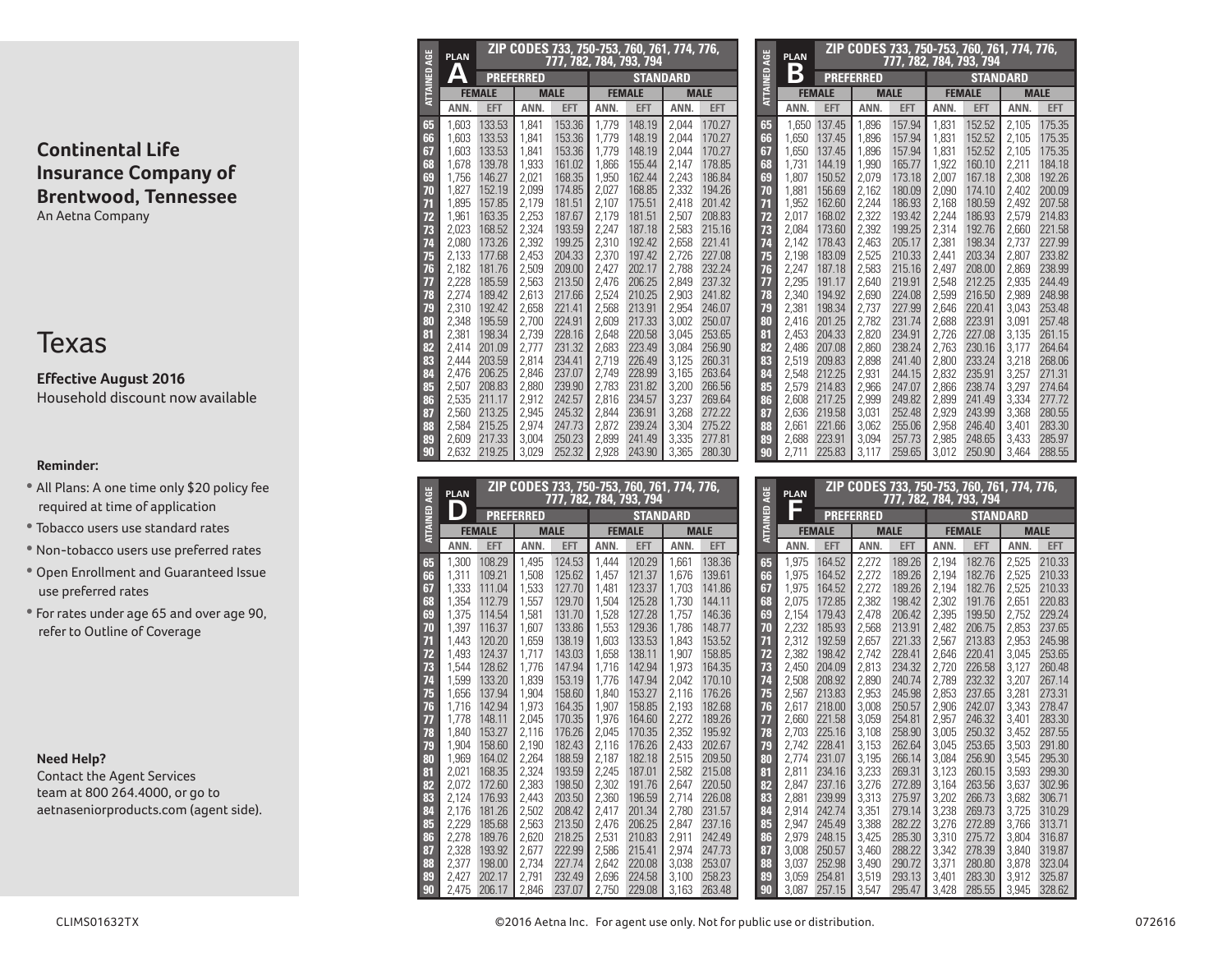# Texas

**Effective August 2016** Household discount now available

## **Reminder:**

- All Plans: A one time only \$20 policy fee required at time of application
- Tobacco users use standard rates
- Non-tobacco users use preferred rates
- Open Enrollment and Guaranteed Issue use preferred rates
- For rates under age 65 and over age 90, refer to Outline of Coverage

## **Need Help?**

Contact the Agent Services team at 800 264.4000, or go to aetnaseniorproducts.com (agent side).

| <b>ATTAINED AGE</b> | <b>PLAN</b><br>HП |               |                  |             | ZIP CODES 733, 750-753, 760, 761, 774, 776,<br>777, 782, 784, 793, 794 |                 |       |             |  |
|---------------------|-------------------|---------------|------------------|-------------|------------------------------------------------------------------------|-----------------|-------|-------------|--|
|                     |                   |               | <b>PREFERRED</b> |             |                                                                        | <b>STANDARD</b> |       |             |  |
|                     |                   | <b>FEMALE</b> |                  | <b>MALE</b> | <b>FEMALE</b>                                                          |                 |       | <b>MALE</b> |  |
|                     | ANN.              | <b>EFT</b>    | ANN.             | <b>EFT</b>  | ANN.                                                                   | EFT             | ANN.  | EFT         |  |
| 65                  | 669               | 55.73         | 771              | 64.22       | 743                                                                    | 61.89           | 856   | 71.30       |  |
| 66                  | 669               | 55.73         | 771              | 64.22       | 743                                                                    | 61.89           | 856   | 71.30       |  |
| 67                  | 669               | 55.73         | 771              | 64.22       | 743                                                                    | 61.89           | 856   | 71.30       |  |
| 68                  | 703               | 58.56         | 806              | 67.14       | 782                                                                    | 65.14           | 898   | 74.80       |  |
| 69                  | 729               | 60.73         | 841              | 70.06       | 813                                                                    | 67.72           | 933   | 77.72       |  |
| 70                  | 758               | 63.14         | 871              | 72.55       | 840                                                                    | 69.97           | 966   | 80.47       |  |
| 71                  | 783               | 65.22         | 900              | 74.97       | 869                                                                    | 72.39           | 1.001 | 83.38       |  |
| 72                  | 806               | 67.14         | 929              | 77.39       | 898                                                                    | 74.80           | 1.032 | 85.97       |  |
| 73                  | 830               | 69.14         | 953              | 79.38       | 922                                                                    | 76.80           | 1.060 | 88.30       |  |
| 74                  | 851               | 70.89         | 980              | 81.63       | 946                                                                    | 78.80           | 1,088 | 90.63       |  |
| 75                  | 869               | 72.39         | 1,001            | 83.38       | 966                                                                    | 80.47           | 1.112 | 92.63       |  |
| 76                  | 888               | 73.97         | 1.020            | 84.97       | 986                                                                    | 82.13           | 1.133 | 94.38       |  |
| $\overline{1}$      | 902               | 75.14         | 1.037            | 86.38       | 1,003                                                                  | 83.55           | 1.153 | 96.04       |  |
| 78                  | 917               | 76.39         | 1,055            | 87.88       | 1.019                                                                  | 84.88           | 1,170 | 97.46       |  |
| 79                  | 929               | 77.39         | 1.067            | 88.88       | 1.032                                                                  | 85.97           | 1.187 | 98.88       |  |
| 80                  | 942               | 78.47         | 1,082            | 90.13       | 1,045                                                                  | 87.05           | 1,203 | 100.21      |  |
| 81                  | 953               | 79.38         | 1.096            | 91.30       | 1.059                                                                  | 88.21           | 1,219 | 101.54      |  |
| 82                  | 965               | 80.38         | 1.110            | 92.46       | 1.074                                                                  | 89.46           | 1.233 | 102.71      |  |
| 83                  | 978               | 81.47         | 1,122            | 93.46       | 1,086                                                                  | 90.46           | 1,249 | 104.04      |  |
| 84                  | 988               | 82.30         | 1.136            | 94.63       | 1.096                                                                  | 91.30           | 1.263 | 105.21      |  |
| 85                  | 999               | 83.22         | 1.150            | 95.80       | 1.110                                                                  | 92.46           | 1.278 | 106.46      |  |
| 86                  | 1.009             | 84.05         | 1,162            | 96.79       | 1,121                                                                  | 93.38           | 1,289 | 107.37      |  |
| 87                  | 1,020             | 84.97         | 1,172            | 97.63       | 1,133                                                                  | 94.38           | 1,302 | 108.46      |  |
| 88                  | 1.029             | 85.72         | 1.185            | 98.71       | 1.143                                                                  | 95.21           | 1.314 | 109.46      |  |
| 89                  | 1.037             | 86.38         | 1.194            | 99.46       | 1,153                                                                  | 96.04           | 1,326 | 110.46      |  |
| 90                  | 1.047             | 87.22         | 1,203            | 100.21      | 1,162                                                                  | 96.79           | 1,337 | 111.37      |  |

| <b>ATTAINED AGE</b> | <b>PLAN</b>    | ZIP CODES 733, 750-753, 760, 761, 774, 776,<br>777, 782, 784, 793, 794 |                  |                  |                |                  |                |                  |  |  |  |
|---------------------|----------------|------------------------------------------------------------------------|------------------|------------------|----------------|------------------|----------------|------------------|--|--|--|
|                     |                |                                                                        | <b>PREFERRED</b> |                  |                | <b>STANDARD</b>  |                |                  |  |  |  |
|                     |                | <b>FEMALE</b>                                                          |                  | <b>MALE</b>      |                | <b>FEMALE</b>    | <b>MALE</b>    |                  |  |  |  |
|                     | ANN.           | EFT                                                                    | ANN.             | <b>EFT</b>       | ANN.           | <b>EFT</b>       | ANN.           | EFT              |  |  |  |
| 65                  | 1.176          | 97.96                                                                  | 1,352            | 112.62           | 1.308          | 108.96           | 1.504          | 125.28           |  |  |  |
| 66                  | 1.176          | 97.96                                                                  | 1.352            | 112.62           | 1.308          | 108.96           | 1.504          | 125.28           |  |  |  |
| 67                  | 1.176          | 97.96                                                                  | 1,352            | 112.62           | 1,308          | 108.96           | 1.504          | 125.28           |  |  |  |
| 68                  | 1.235          | 102.88                                                                 | 1.421            | 118.37           | 1,374          | 114.45           | 1.579          | 131.53           |  |  |  |
| 69                  | 1.291          | 107.54                                                                 | 1.485            | 123.70           | 1.435          | 119.54           | 1.650          | 137.45           |  |  |  |
| 70                  | 1.342          | 111.79                                                                 | 1.544            | 128.62           | 1.493          | 124.37           | 1.716          | 142.94           |  |  |  |
| 71                  | 1.393          | 116.04                                                                 | 1.603            | 133.53           | 1.548          | 128.95           | 1.780          | 148.27           |  |  |  |
| 72                  | 1.443          | 120.20                                                                 | 1.658            | 138.11           | 1,603          | 133.53           | 1.843          | 153.52           |  |  |  |
| 73                  | 1.487          | 123.87                                                                 | 1.710            | 142.44           | 1.653          | 137.69           | 1.900          | 158.27           |  |  |  |
| 74                  | 1.531          | 127.53                                                                 | 1,760            | 146.61           | 1.701          | 141.69           | 1.957          | 163.02           |  |  |  |
| 75                  | 1.570          | 130.78                                                                 | 1.806            | 150.44           | 1.741          | 145.03           | 2.003          | 166.85           |  |  |  |
| 76                  | 1,605          | 133.70                                                                 | 1.846            | 153.77           | 1,783          | 148.52           | 2,052          | 170.93           |  |  |  |
| 77                  | 1.641          | 136.70                                                                 | 1.885            | 157.02           | 1.824          | 151.94           | 2.093          | 174.35           |  |  |  |
| 78                  | 1.671          | 139.19                                                                 | 1.924            | 160.27           | 1.856          | 154.60           | 2.134          | 177.76           |  |  |  |
| 79                  | 1.700          | 141.61                                                                 | 1.957            | 163.02           | 1.887          | 157.19           | 2.171          | 180.84           |  |  |  |
| 80                  | 1.727          | 143.86                                                                 | 1.986            | 165.43           | 1.922          | 160.10           | 2.208          | 183.93           |  |  |  |
| 81                  | 1.753          | 146.02                                                                 | 2.015            | 167.85           | 1.947          | 162.19           | 2,238          | 186.43           |  |  |  |
| 82                  | 1.777          | 148.02                                                                 | 2.041            | 170.02           | 1.975          | 164.52           | 2.269          | 189.01           |  |  |  |
| 83                  | 1.800<br>1.824 | 149.94<br>151.94                                                       | 2.069            | 172.35<br>174.35 | 1.999          | 166.52<br>168.52 | 2.299<br>2,329 | 191.51<br>194.01 |  |  |  |
| 84<br>85            | 1,843          | 153.52                                                                 | 2,093<br>2.119   | 176.51           | 2,023<br>2.047 | 170.52           | 2.354          | 196.09           |  |  |  |
| 86                  | 1,863          | 155.19                                                                 | 2,142            | 178.43           | 2,070          | 172.43           | 2,379          | 198.17           |  |  |  |
| 87                  | 1.883          | 156.85                                                                 | 2,164            | 180.26           | 2.092          | 174.26           | 2.406          | 200.42           |  |  |  |
| 88                  | 1,902          | 158.44                                                                 | 2,187            | 182.18           | 2,111          | 175.85           | 2,431          | 202.50           |  |  |  |
| 89                  | 1.922          | 160.10                                                                 | 2,208            | 183.93           | 2,132          | 177.60           | 2,453          | 204.33           |  |  |  |
| 90                  | 1,938          | 161.44                                                                 | 2,226            | 185.43           | 2,151          | 179.18           | 2,476          | 206.25           |  |  |  |

| <b>ATTAINED AGE</b> | <b>PLAN</b>        |                  |                  | 777, 782, 784, 793, 794 |                | ZIP CODES 733, 750-753, 760, 761, 774, 776, |                |                  |
|---------------------|--------------------|------------------|------------------|-------------------------|----------------|---------------------------------------------|----------------|------------------|
|                     | G                  |                  | <b>PREFERRED</b> |                         |                | <b>STANDARD</b>                             |                |                  |
|                     |                    | <b>FEMALE</b>    |                  | <b>MALE</b>             |                | <b>FEMALE</b>                               |                | <b>MALE</b>      |
|                     | ANN.<br><b>EFT</b> |                  | ANN.             | <b>EFT</b>              | ANN.           | <b>EFT</b>                                  | ANN.           | <b>EFT</b>       |
| 65                  | 1.352              | 112.62           | 1,555            | 129.53                  | 1.502          | 125.12                                      | 1.726          | 143.78           |
| 66                  | 1.352              | 112.62           | 1.555            | 129.53                  | 1.502          | 125.12                                      | 1.726          | 143.78           |
| 67                  | 1.352              | 112.62           | 1.555            | 129.53                  | 1.502          | 125.12                                      | 1.726          | 143.78           |
| 68                  | 1,418              | 118.12           | 1,628            | 135.61                  | 1,577          | 131.36                                      | 1,811          | 150.86           |
| 69                  | 1.482              | 123.45           | 1.704            | 141.94                  | 1.648          | 137.28                                      | 1.893          | 157.69           |
| 70                  | 1.541              | 128.37           | 1.771            | 147.52                  | 1.709          | 142.36                                      | 1.969          | 164.02           |
| 71                  | 1,600              | 133.28           | 1,838            | 153.11                  | 1,776          | 147.94                                      | 2,044          | 170.27           |
| 72                  | 1.654              | 137.78           | 1.903            | 158.52                  | 1.838          | 153.11                                      | 2.114          | 176.10           |
| 73                  | 1.705              | 142.03           | 1.964            | 163.60                  | 1,898          | 158.10                                      | 2.180          | 181.59           |
| 74                  | 1.756              | 146.27           | 2,019            | 168.18                  | 1,950          | 162.44                                      | 2.243          | 186.84           |
| 75                  | 1.801              | 150.02           | 2.071            | 172.51                  | 2.002          | 166.77                                      | 2,299          | 191.51           |
| 76                  | 1.841              | 153.36           | 2.118            | 176.43                  | 2.046          | 170.43                                      | 2.353          | 196.00           |
| 77                  | 1.881              | 156.69           | 2,162            | 180.09                  | 2,091          | 174.18                                      | 2.404          | 200.25           |
| 78<br>79            | 1.917<br>1,950     | 159.69<br>162.44 | 2.206<br>2,243   | 183.76<br>186.84        | 2,131<br>2,168 | 177.51<br>180.59                            | 2.450<br>2,493 | 204.09<br>207.67 |
| 80                  | 1.983              | 165.18           | 2.278            | 189.76                  | 2.203          | 183.51                                      | 2,532          | 210.92           |
| 81                  | 2,010              | 167.43           | 2,313            | 192.67                  | 2,234          | 186.09                                      | 2,568          | 213.91           |
| 82                  | 2,038              | 169.77           | 2,343            | 195.17                  | 2,264          | 188.59                                      | 2,604          | 216.91           |
| 83                  | 2.063              | 171.85           | 2.375            | 197.84                  | 2.294          | 191.09                                      | 2.638          | 219.75           |
| 84                  | 2.090              | 174.10           | 2.404            | 200.25                  | 2,323          | 193.51                                      | 2,669          | 222.33           |
| 85                  | 2.115              | 176.18           | 2.432            | 202.59                  | 2,349          | 195.67                                      | 2.703          | 225.16           |
| 86                  | 2.138              | 178.10           | 2.459            | 204.83                  | 2.377          | 198.00                                      | 2,734          | 227.74           |
| 87                  | 2,160              | 179.93           | 2.484            | 206.92                  | 2.400          | 199.92                                      | 2,761          | 229.99           |
| 88                  | 2,183              | 181.84           | 2,510            | 209.08                  | 2,425          | 202.00                                      | 2,788          | 232.24           |
| 89                  | 2,203              | 183.51           | 2,533            | 211.00                  | 2.446          | 203.75                                      | 2.815          | 234.49           |
| 90                  | 2.222              | 185.09           | 2.556            | 212.91                  | 2.470          | 205.75                                      | 2.842          | 236.74           |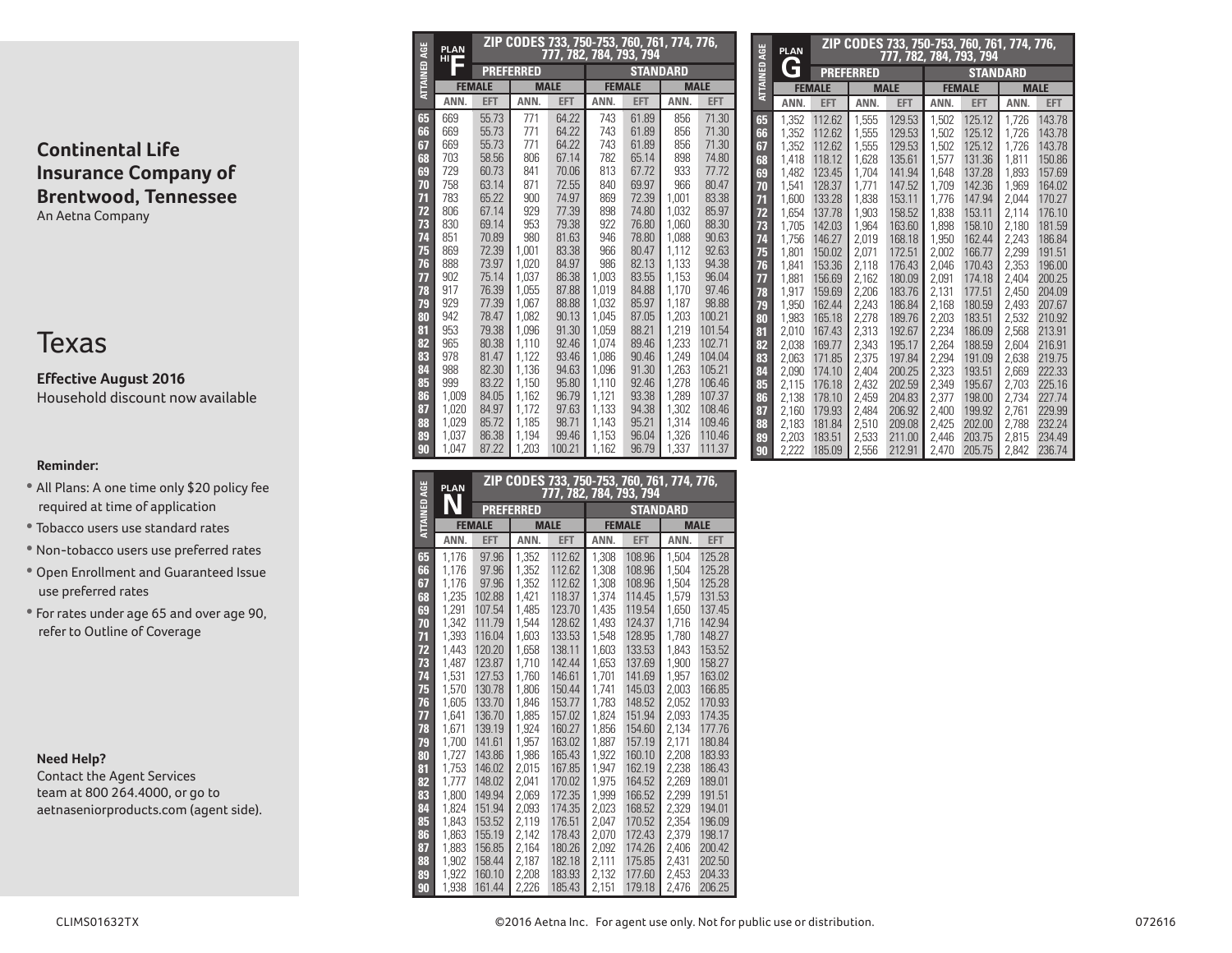# Texas

**Effective August 2016** Household discount now available

## **Reminder:**

- All Plans: A one time only \$20 policy fee required at time of application
- Tobacco users use standard rates
- Non-tobacco users use preferred rates
- Open Enrollment and Guaranteed Issue use preferred rates
- For rates under age 65 and over age 90, refer to Outline of Coverage

#### **Need Help?**

Contact the Agent Services team at 800 264.4000, or go to aetnaseniorproducts.com (agent side).

|                     | <b>PLAN</b> | <b>ALL OTHER ZIP CODES</b> |                  |             |       |                 |       |             |  |  |  |  |
|---------------------|-------------|----------------------------|------------------|-------------|-------|-----------------|-------|-------------|--|--|--|--|
| <b>ATTAINED AGE</b> | Δ           |                            | <b>PREFERRED</b> |             |       | <b>STANDARD</b> |       |             |  |  |  |  |
|                     |             | <b>FEMALE</b>              |                  | <b>MALE</b> |       | <b>FEMALE</b>   |       | <b>MALE</b> |  |  |  |  |
|                     | ANN.        | EFT                        | ANN.             | <b>EFT</b>  | ANN.  | <b>EFT</b>      | ANN.  | EFT         |  |  |  |  |
| 65                  | 1,394       | 116.12                     | 1,601            | 133.36      | 1.547 | 128.87          | 1,777 | 148.02      |  |  |  |  |
| 66                  | 1.394       | 116.12                     | 1.601            | 133.36      | 1.547 | 128.87          | 1.777 | 148.02      |  |  |  |  |
| 67                  | 1,394       | 116.12                     | 1,601            | 133.36      | 1,547 | 128.87          | 1,777 | 148.02      |  |  |  |  |
| 68                  | 1.459       | 121.53                     | 1,681            | 140.03      | 1,623 | 135.20          | 1,867 | 155.52      |  |  |  |  |
| 69                  | 1.527       | 127.20                     | 1,757            | 146.36      | 1,696 | 141.28          | 1.950 | 162.44      |  |  |  |  |
| 70                  | 1.589       | 132.36                     | 1.825            | 152.02      | 1,763 | 146.86          | 2,028 | 168.93      |  |  |  |  |
| 71                  | 1.648       | 137.28                     | 1,895            | 157.85      | 1,832 | 152.61          | 2,103 | 175.18      |  |  |  |  |
| 72                  | 1,705       | 142.03                     | 1,959            | 163.18      | 1,895 | 157.85          | 2,180 | 181.59      |  |  |  |  |
| 73                  | 1,759       | 146.52                     | 2,021            | 168.35      | 1,954 | 162.77          | 2,246 | 187.09      |  |  |  |  |
| 74                  | 1.809       | 150.69                     | 2,080            | 173.26      | 2,009 | 167.35          | 2,311 | 192.51      |  |  |  |  |
| 75                  | 1.855       | 154.52                     | 2.133            | 177.68      | 2,061 | 171.68          | 2.370 | 197.42      |  |  |  |  |
| 76                  | 1.897       | 158.02                     | 2,182            | 181.76      | 2,110 | 175.76          | 2.424 | 201.92      |  |  |  |  |
| 77                  | 1.937       | 161.35                     | 2,229            | 185.68      | 2.153 | 179.34          | 2.477 | 206.33      |  |  |  |  |
| 78                  | 1.977       | 164.68                     | 2,272            | 189.26      | 2,195 | 182.84          | 2,524 | 210.25      |  |  |  |  |
| 79                  | 2,009       | 167.35                     | 2,311            | 192.51      | 2,233 | 186.01          | 2,569 | 214.00      |  |  |  |  |
| 80                  | 2.042       | 170.10                     | 2,348            | 195.59      | 2,269 | 189.01          | 2.610 | 217.41      |  |  |  |  |
| 81                  | 2,070       | 172.43                     | 2,382            | 198.42      | 2,303 | 191.84          | 2,648 | 220.58      |  |  |  |  |
| 82                  | 2,099       | 174.85                     | 2,415            | 201.17      | 2,333 | 194.34          | 2,682 | 223.41      |  |  |  |  |
| 83                  | 2,125       | 177.01                     | 2,447            | 203.84      | 2,364 | 196.92          | 2,717 | 226.33      |  |  |  |  |
| 84                  | 2,153       | 179.34                     | 2,475            | 206.17      | 2,390 | 199.09          | 2.752 | 229.24      |  |  |  |  |
| 85                  | 2,180       | 181.59                     | 2,504            | 208.58      | 2.420 | 201.59          | 2,783 | 231.82      |  |  |  |  |
| 86                  | 2.204       | 183.59                     | 2,532            | 210.92      | 2.449 | 204.00          | 2.815 | 234.49      |  |  |  |  |
| 87                  | 2,226       | 185.43                     | 2,561            | 213.33      | 2,473 | 206.00          | 2,842 | 236.74      |  |  |  |  |
| 88                  | 2.247       | 187.18                     | 2,586            | 215.41      | 2.497 | 208.00          | 2.873 | 239.32      |  |  |  |  |
| 89                  | 2.269       | 189.01                     | 2.612            | 217.58      | 2,521 | 210.00          | 2,900 | 241.57      |  |  |  |  |
| 90                  | 2,289       | 190.67                     | 2,634            | 219.41      | 2,546 | 212.08          | 2,926 | 243.74      |  |  |  |  |

| <b>AGE</b> | <b>PLAN</b><br>ALL OTHER ZIP CODES |               |                  |             |            |                 |            |             | ă        | <b>PLAN</b> |               |           | ALL OTHER ZIP CODES |                |                 |            |             |
|------------|------------------------------------|---------------|------------------|-------------|------------|-----------------|------------|-------------|----------|-------------|---------------|-----------|---------------------|----------------|-----------------|------------|-------------|
|            |                                    |               | <b>PREFERRED</b> |             |            | <b>STANDARD</b> |            |             |          |             |               | PREFERRED |                     |                | <b>STANDARD</b> |            |             |
| ATTAINED   |                                    | <b>FEMALE</b> |                  | <b>MALE</b> |            | <b>FEMALE</b>   |            | <b>MALE</b> | ATTAINED |             | <b>FEMALE</b> |           | <b>MALE</b>         |                | <b>FEMALE</b>   |            | <b>MALE</b> |
|            | <b>ANN</b>                         | <b>EFT</b>    | ANN.             | <b>EFT</b>  | <b>ANN</b> | <b>EFT</b>      | <b>ANN</b> | EFT         |          | <b>ANN</b>  | EFT           | ANN.      | <b>EFT</b>          | <b>ANN</b>     | <b>EFT</b>      | <b>ANN</b> | <b>EFT</b>  |
| 65         | 1.130                              | 94.13         | 1,300            | 108.29      | 1,256      | 104.62          | 1,444      | 120.29      | 65       | 1.717       | 143.03        | 1,976     | 164.60              | 1,908          | 158.94          | 2,196      | 182.93      |
| 66         | 1,140                              | 94.96         | 1,311            | 109.21      | 1.267      | 105.54          | 1,457      | 121.37      | 66       | 1,717       | 143.03        | 1,976     | 164.60              | 1,908          | 158.94          | 2,196      | 182.93      |
| 67         | 1.159                              | 96.54         | 1.333            | 111.04      | 1.288      | 107.29          | 1.48'      | 123.37      | 67       | 1.717       | 143.03        | 1.976     | 164.60              | 1,908          | 158.94          | 2.196      | 182.93      |
| 68         | 1.177                              | 98.04         | 1.354            | 112.79      | 1.308      | 108.96          | 1.504      | 125.28      | 68       | 1.804       | 150.27        | 2.071     | 172.51              | 2.002          | 166.77          | 2.305      | 192.01      |
| 69         | 1,196                              | 99.63         | 1,375            | 114.54      | 1,329      | 110.71          | 1,528      | 127.28      | 69       | 1.873       | 156.02        | 2,155     | 179.51              | 2,083          | 173.51          | 2,393      | 199.34      |
| 70         | 1,215                              | 101.21        | 1.397            | 116.37      | 1.350      | 112.46          | 1.553      | 129.36      | 70       | 1,941       | 161.69        | 2.233     | 186.01              | 2.158          | 179.76          | 2.481      | 206.67      |
| 71         | 1.255                              | 104.54        | 1.443            | 120.20      | 1,394      | 116.12          | 1,603      | 133.53      | 71       | 2.010       | 167.43        | 2.310     | 192.42              | 2,232          | 185.93          | 2.568      | 213.91      |
| 72         | 1,298                              | 108.12        | 1.493            | 124.37      | 1.442      | 120.12          | 1.658      | 138.11      | 72       | 2.071       | 172.51        | 2,384     | 198.59              | 2,301          | 191.67          | 2,648      | 220.58      |
| 73         | 1.343                              | 111.87        | 1.544            | 128.62      | 1,492      | 124.28          | 1.716      | 142.94      | 73       | 2.130       | 177.43        | 2.446     | 203.75              | 2,365          | 197.00          | 2.719      | 226.49      |
| 74         | 1.390                              | 115.79        | 1.599            | 133.20      | 1.544      | 128.62          | 1.776      | 147.94      | 74       | 2.181       | 181.68        | 2.513     | 209.33              | 2.425          | 202.00          | 2.789      | 232.32      |
| 75         | 1.440                              | 119.95        | 1,656            | 137.94      | 1.600      | 133.28          | 1.840      | 153.27      | 75       | 2,232       | 185.93        | 2,568     | 213.91              | 2,481          | 206.67          | 2,853      | 237.65      |
| 76         | 1.492                              | 124.28        | 1.716            | 142.94      | 1.658      | 138.11          | 1.907      | 158.85      | 76       | 2.276       | 189.59        | 2.616     | 217.91              | 2.527          | 210.50          | 2.907      | 242.15      |
| 77         | 1.546                              | 128.78        | 1.778            | 148.11      | 1.718      | 143.11          | 1,976      | 164.60      | 77       | 2.313       | 192.67        | 2.660     | 221.58              | $2.57^{\circ}$ | 214.16          | 2,957      | 246.32      |
| 78         | 1.600                              | 133.28        | 1.840            | 153.27      | 1.778      | 148.11          | 2.045      | 170.35      | 78       | 2,350       | 195.76        | 2.703     | 225.16              | 2,613          | 217.66          | 3.002      | 250.07      |
| 79         | 1,656                              | 137.94        | 1,904            | 158.60      | 1.840      | 153.27          | 2.116      | 176.26      | 79       | 2.384       | 198.59        | 2.742     | 228.41              | 2.648          | 220.58          | 3.046      | 253.73      |
| 80         | 1.712                              | 142.61        | 1.969            | 164.02      | 1.902      | 158.44          | 2.187      | 182.18      | 80       | 2.412       | 200.92        | 2.778     | 231.41              | 2.682          | 223.41          | 3.083      | 256.81      |
| 81         | 1.757                              | 146.36        | 2,021            | 168.35      | 1,952      | 162.60          | 2,245      | 187.01      | 81       | 2.444       | 203.59        | 2.811     | 234.16              | 2.716          | 226.24          | 3.124      | 260.23      |
| 82         | 1.802                              | 150.11        | 2.072            | 172.60      | 2.002      | 166.77          | 2,302      | 191.76      | 82       | 2.476       | 206.25        | 2.849     | 237.32              | $2.75^{\circ}$ | 229.16          | 3.163      | 263.48      |
| 83         | 1.847                              | 153.86        | 2.124            | 176.93      | 2.052      | 170.93          | 2,360      | 196.59      | 83       | 2.505       | 208.67        | 2.881     | 239.99              | 2.784          | 231.91          | 3.202      | 266.73      |
| 84         | 1.892                              | 157.60        | 2.176            | 181.26      | 2.102      | 175.10          | 2.417      | 201.34      | 84       | 2,534       | 211.08        | 2.914     | 242.74              | 2.816          | 234.57          | 3,239      | 269.81      |
| 85         | 1.938                              | 161.44        | 2,229            | 185.68      | 2.153      | 179.34          | 2,476      | 206.25      | 85       | 2.563       | 213.50        | 2,946     | 245.40              | 2.849          | 237.32          | 3,275      | 272.81      |
| 86         | 1.981                              | 165.02        | 2,278            | 189.76      | 2.201      | 183.34          | 2,531      | 210.83      | 86       | 2,590       | 215.75        | 2.978     | 248.07              | 2.878          | 239.74          | 3,308      | 275.56      |
| 87         | 2.024                              | 168,60        | 2.328            | 193.92      | 2,249      | 187.34          | 2,586      | 215.41      | 87       | 2.616       | 217.91        | 3.009     | 250.65              | 2.906          | 242.07          | 3,339      | 278.14      |
| 88         | 2.067                              | 172.18        | 2.377            | 198.00      | 2,297      | 191.34          | 2.642      | 220.08      | 88       | 2.641       | 220.00        | 3.035     | 252.82              | 2,931          | 244.15          | 3,372      | 280.89      |
| 89         | 2.110                              | 175.76        | 2.427            | 202.17      | 2.344      | 195.26          | 2.696      | 224.58      | 89       | 2.660       | 221.58        | 3.060     | 254.90              | 2.957          | 246.32          | 3.402      | 283.39      |
| 90         | 2.152                              | 179.26        | 2.475            | 206.17      | 2.39       | 199.17          | 2.750      | 229.08      | 90       | 2.684       | 223.58        | 3.084     | 256.90              | 2,98           | 248.32          | 3.430      | 285.72      |

|                     | <b>PLAN</b><br><b>ALL OTHER ZIP CODES</b> |               |                    |        |       |                 |             |            |  |  |  |  |
|---------------------|-------------------------------------------|---------------|--------------------|--------|-------|-----------------|-------------|------------|--|--|--|--|
| <b>ATTAINED AGE</b> | B                                         |               | <b>PREFERRED</b>   |        |       | <b>STANDARD</b> |             |            |  |  |  |  |
|                     |                                           | <b>FEMALE</b> | <b>MALE</b>        |        |       | <b>FEMALE</b>   | <b>MALE</b> |            |  |  |  |  |
|                     | ANN.                                      | <b>EFT</b>    | ANN.<br><b>EFT</b> |        | ANN.  | <b>EFT</b>      | ANN.        | <b>EFT</b> |  |  |  |  |
| 65                  | 1,435                                     | 119.54        | 1.649              | 137.36 | 1.592 | 132.61          | 1,830       | 152.44     |  |  |  |  |
| 66                  | 1,435                                     | 119.54        | 1.649              | 137.36 | 1,592 | 132.61          | 1.830       | 152.44     |  |  |  |  |
| 67                  | 1.435                                     | 119.54        | 1.649              | 137.36 | 1,592 | 132.61          | 1.830       | 152.44     |  |  |  |  |
| 68                  | 1.505                                     | 125.37        | 1.730              | 144.11 | 1,671 | 139.19          | 1,923       | 160.19     |  |  |  |  |
| 69                  | 1.571                                     | 130.86        | 1.808              | 150.61 | 1.745 | 145.36          | 2.007       | 167.18     |  |  |  |  |
| 70                  | 1,636                                     | 136.28        | 1.880              | 156.60 | 1,817 | 151.36          | 2.089       | 174.01     |  |  |  |  |
| 71                  | 1.697                                     | 141.36        | 1,951              | 162.52 | 1,885 | 157.02          | 2,167       | 180.51     |  |  |  |  |
| 72                  | 1,754                                     | 146.11        | 2.019              | 168.18 | 1.951 | 162.52          | 2.243       | 186.84     |  |  |  |  |
| 73                  | 1,812                                     | 150.94        | 2,080              | 173.26 | 2,012 | 167.60          | 2,313       | 192.67     |  |  |  |  |
| 74                  | 1,863                                     | 155.19        | 2.142              | 178.43 | 2.070 | 172.43          | 2,380       | 198.25     |  |  |  |  |
| 75                  | 1.911                                     | 159.19        | 2.196              | 182.93 | 2.123 | 176.85          | 2.441       | 203.34     |  |  |  |  |
| 76                  | 1,954                                     | 162.77        | 2,246              | 187.09 | 2,171 | 180.84          | 2,495       | 207.83     |  |  |  |  |
| $\overline{\bf{7}}$ | 1,996                                     | 166.27        | 2,296              | 191.26 | 2,216 | 184.59          | 2,552       | 212.58     |  |  |  |  |
| 78                  | 2,035                                     | 169.52        | 2,339              | 194.84 | 2,260 | 188.26          | 2,599       | 216.50     |  |  |  |  |
| 79                  | 2.070                                     | 172.43        | 2,380              | 198.25 | 2,301 | 191.67          | 2,646       | 220.41     |  |  |  |  |
| 80                  | 2,101                                     | 175.01        | 2.419              | 201.50 | 2,337 | 194.67          | 2,688       | 223.91     |  |  |  |  |
| 81                  | 2,133                                     | 177.68        | 2,452              | 204.25 | 2,370 | 197.42          | 2,726       | 227.08     |  |  |  |  |
| 82                  | 2,162                                     | 180.09        | 2,487              | 207.17 | 2,403 | 200.17          | 2,763       | 230.16     |  |  |  |  |
| 83                  | 2,190                                     | 182.43        | 2,520              | 209.92 | 2,435 | 202.84          | 2.798       | 233.07     |  |  |  |  |
| 84                  | 2,216                                     | 184.59        | 2,549              | 212.33 | 2,463 | 205.17          | 2,832       | 235.91     |  |  |  |  |
| 85                  | 2.243                                     | 186.84        | 2,579              | 214.83 | 2,492 | 207.58          | 2,867       | 238.82     |  |  |  |  |
| 86                  | 2.268                                     | 188.92        | 2.608              | 217.25 | 2,521 | 210.00          | 2.899       | 241.49     |  |  |  |  |
| 87                  | 2.292                                     | 190.92        | 2,636              | 219.58 | 2,547 | 212.17          | 2,929       | 243.99     |  |  |  |  |
| 88                  | 2.314                                     | 192.76        | 2,663              | 221.83 | 2,572 | 214.25          | 2,957       | 246.32     |  |  |  |  |
| 89                  | 2.337                                     | 194.67        | 2.690              | 224.08 | 2,596 | 216.25          | 2.985       | 248.65     |  |  |  |  |
| 90                  | 2,357                                     | 196.34        | 2.710              | 225.74 | 2,619 | 218.16          | 3,012       | 250.90     |  |  |  |  |